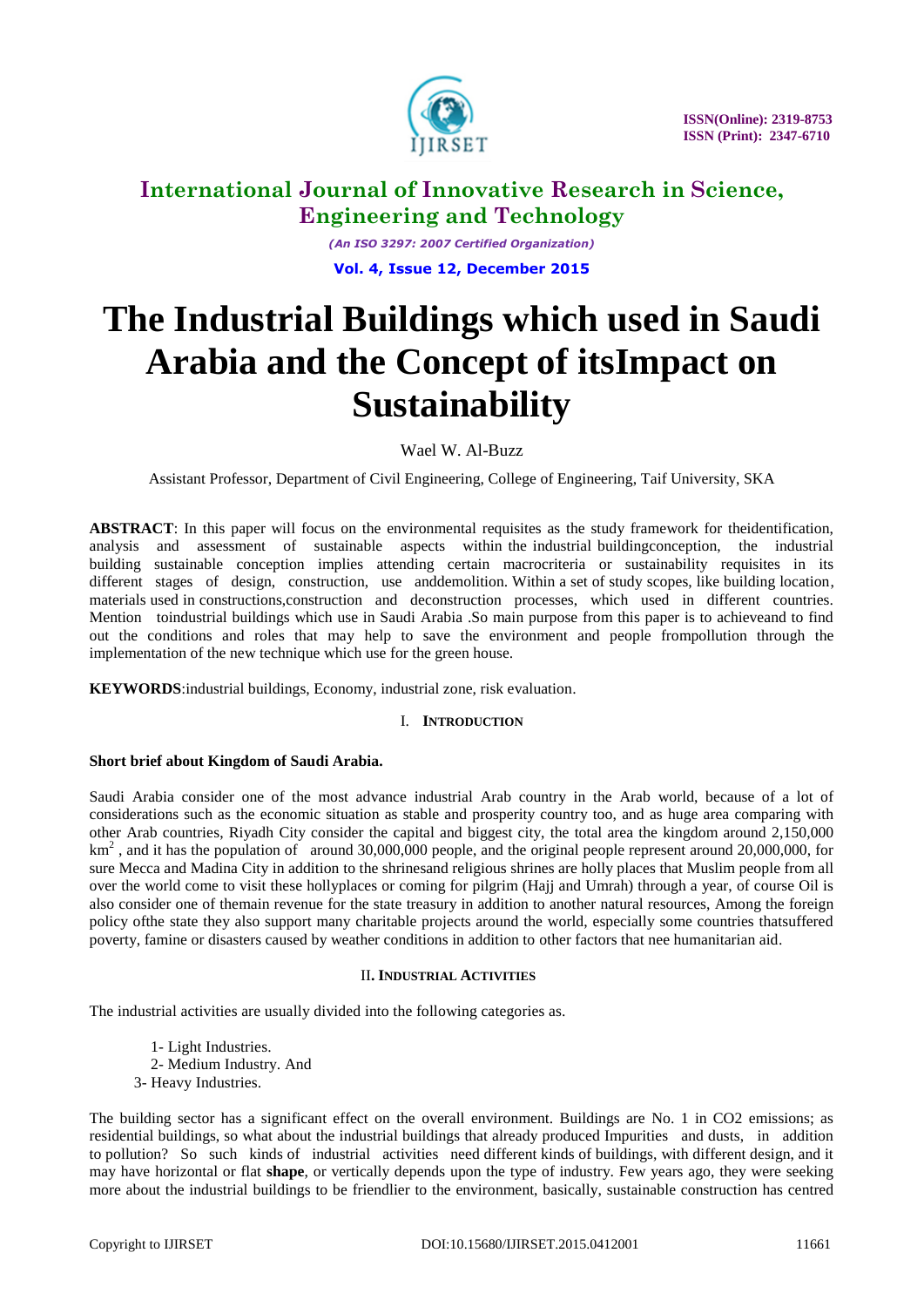

*(An ISO 3297: 2007 Certified Organization)*

### **Vol. 4, Issue 12, December 2015**

on residential and office buildings as green buildings system, recently and because of saving energy, and the aspects of sustainability in the construction fieldof industrial buildings.

Thus the aims of this research is to analyse the sustainable environmental requisites demandable foran industrial building, by defining a system of specific indicators to assess building behaviour against theserequisites generating an assessment model as a base for measuring the building "environmentalsustainability index"

The design of industrial buildings can also derive from both aesthetic and functional considerations,but we must suppose they were purely functional. During the industrial revolution proprietors began touse georgian proportions and georgian details on important buildings. It reflected a sense of pride in theirenterprise. Water-powered mills were often located in open country and the neo-classical detailing gavethe buildings some resemblance to country houses. Their facades were however designed by engineers,not architects, throughout the nineteenth century. The index to a leading architectural periodical for theyears 1881-1900 lists only one building as a "factory" designed by an architect: a mineral water plant inMalvern.Architects "were mostly concerned in building for the aristocracy, the church, and the higher levelsof society and for commerce". Their involvement with commerce did however extend to town Centrewarehouses and there was some competition over styles. An architectural historian wrote that a Newcastlewarehouse gave "a more scholarly slant to the early Gothic "inspiration". The architectural professions"first serious involvement with industry came from the railways: "most of the mainline termini werearchitectural showpieces not, like the viaducts, the anonymous work of engineers". Since the architectsmade them look like grand hotels and other urban buildings, their involvement tended to lessen thecontrast between old and new.Since the 1960s old industrial buildings have become unexpectedly popular with tourists, andindustrial archaeology is now a respectable academic discipline. People have begun to discover aestheticqualities in industrial buildings which were not always apparent to their designers. At Beamish, Durham,a collection of industrial and commercial buildings has been assembled in a parkland setting and nowattracts large numbers of visitors. At Bromley-by-Bow, in East London, seven 1872 gasholders have beenlisted by the architectural merit. In the north of England, the Killhope Wheel Lead Mine has become atourist attraction. It is on the A689 in Westmorland, some 6 km west of the Weardale Cement Works. Thelatter is considered a blot on the landscape but may be appreciated as a structure when its operational lifecomes to an end.Industry"s potential for the creation of sublime scenery has ceased to be exploited. Too many of thetwentieth century"s new industries, like automobile and aircraft manufacture, or the generation of electricpower, has been allowed to despoil the landscape, and the public has become suspicious. Since the 1930sa wide range of people have protested against the loss of naturalbeauty to industry, roads, coniferous trees, power lines, factories and housing estates. Their desire forconservation has persuaded designer to find ways of diminishing the control between new industry andthe landscape.The technological progress occurred in the short period of time since the industrial revolution to thepresent day, has been accompanied by a series of appreciable changes in the planet. Not only are today"sgenerations the heirs to this technological progress and advance, but also the environmental alterationsderived thereof, some of which are irreversible. Environment protection and social and economicdevelopment is essential to achieve sustainable development.Centring on this need for change and work pending execution in the construction sector, thesustainable development era must demand radical changes. The globalization of the construction industryhas promoted the incorporation of a relative new universal vision of this sector: the sustainability alreadyused in the 1970's referred to "sustainable economic growth". Construction action is one of the causeswith great impact on the environment, according to the conclusions of the Vital Signs 2005 report draftedby the World watch Institute of Washington, which points out the construction sector consumes up to 60%of the materials extracted from the earth. Furthermore, their use in construction generates half the CO2emissions dispersed in the atmosphere. Therefore, thearchitecture and engineering professions mustinclude environmental protection in their daily tasks to fully comply with their work. Today, it is nolonger possible to carry out (design and construction) building projects without assessing their impact onthe environment. These disciplines must use tools, which provide them with knowledge on the affectionsassociated with their work and assist them in taking decisions resulting in more environmental friendlyprojects.In recentyears, numerous countrieshave withgreater or lesser success launched initiatives toachieve more environmental friendly buildings throughout their life cycle, from extracting materials totheir demolition. Thus we have terms like sustainable construction, building energetic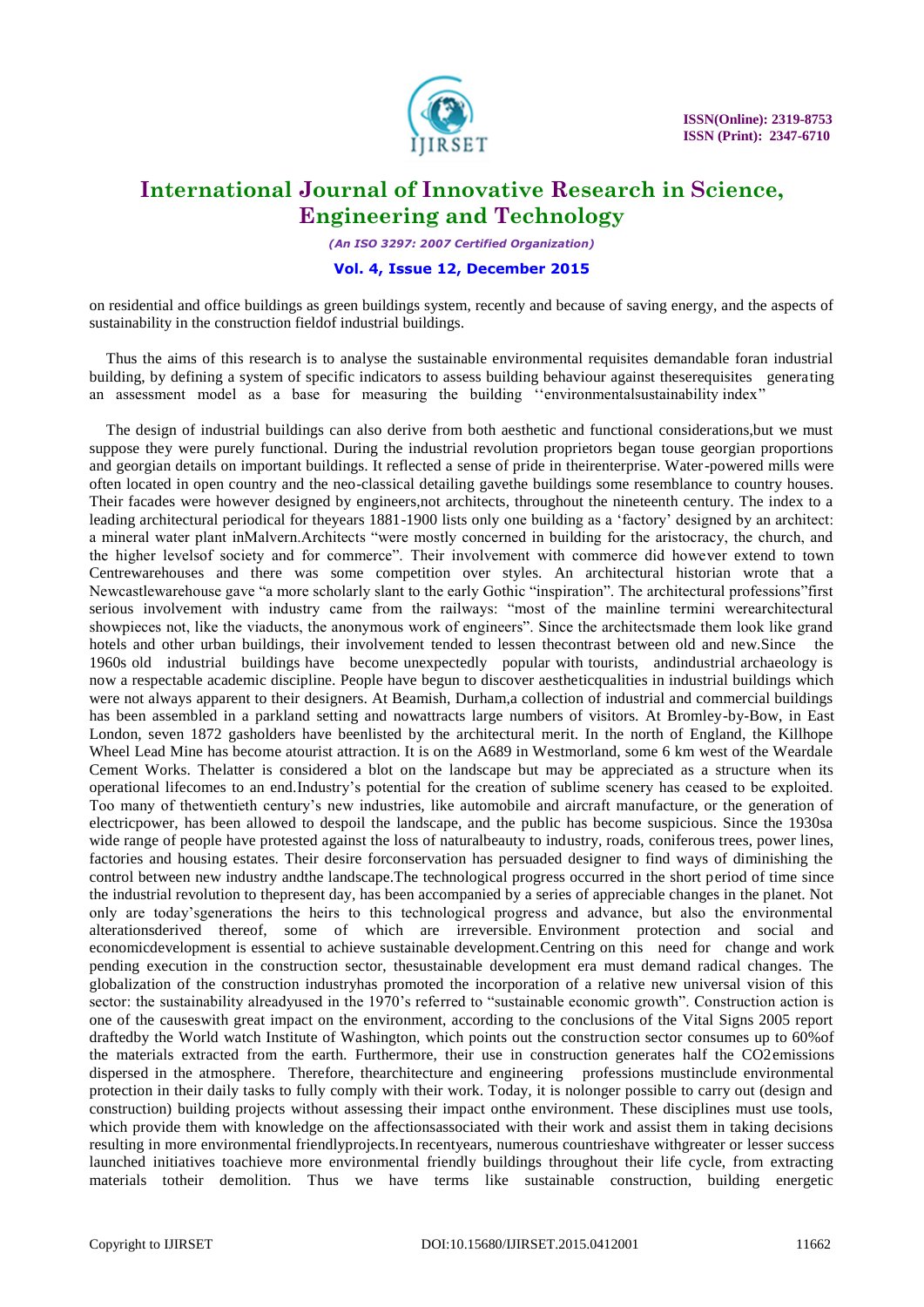

*(An ISO 3297: 2007 Certified Organization)*

## **Vol. 4, Issue 12, December 2015**

efficiency,bioclimatic, passive architecture, etc. aiming to provide new trends to achieve the target of reducing theconstruction activity impact, and to achieve the term of sustainability. The incorporation of these designcriteria in construction has acquired special relevance with the incorporation of the so-called sustainabledevelopment concepts within politically correct and desirable practices for society as a whole, thus, theadvance in the research and development of new knowledge systems concerning sustainable constructionhas been constant.It must be mentioned the advances made in the residential construction field have not continued inthe industrial building design process, whosespecific characteristicsmake them different.It can beclaimed definition of sustainable aspects is lacking in the industrial plant construction field. The industrialbuilding sustainable conception should be tackled in the same way as residential or office buildings. Therelation extant today between industry and sustainability represents a rich interesting research field givethe complexity and amount of study areas, not to mention the importance of identifying factors makingindustrial building.Architectural requisites compatible and compliance thereof sustainable, the general concept ofsustainability in construction the industrial building sector to achieve the sustainability we were lookingfor

1- The building design should be friendly with environment by using the material has no any effect.

2- The building should also be more economical, during the constructions, or in saving energy such aslighting, water, and ventilation, location and so on.

3- The designer of the industrial building should take in his considerations the social factors.

4- Durability, and multi usage, and movable.

Fig (1) down shown the concept of the sustain ability,

The industrial construction sector is part of the non-residential building sub-sector. It comprises[]"thedevelopment of industrial building construction activities, including new designs, enlargements,modifications, maintenance and reforms". The construction of installations for developing productionactivities, whose production processes do not need a building for their execution, such as incinerationplants, cement plants, blast furnaces and other similar structures; are also included in this sector.Generally speaking, the participating agents are: construction contractors, construction companies,industrial building design companies and projection direction firms.As a definition of factory or industrial building we could adopt Prof. Losada"s [8] "a space whereindustrial production and storage tasks are performed. The term factory as alternative for industrialbuildings includes generic aspects of industrial production. Nevertheless, both terms have in common theexistence of constructions, i.e., man-designed spaces materialized via the use of natural or artificialproducts, elements and construction systems within a controlled environment" Traditionally, the industrial building was considered an isolated container inside which certainproduction activity occurs. Sustainable industrial building aspects considered today refer mainly to theproduction process performed inside. Attention is focused on aspects like contamination caused by the Production process or activity throughout the building life cycle (air, noise, water, etc.) and process wastedeposition or recycling dedicating very few resources to research on the building itself. A more sustainable vision considers the same as an architectural element permanently interacting withsustainability requisites. The building design through a systemic approach entails making an integratedstudy of the industrial plant that it is defined as main system. Likewise, this system consists of severalsubsystems or subdivisions interrelated to each other. The optimal integration of all subsystems must, therefore, be explored with the aim of obtaining the mostsuitable solution. The main subsystems of the industrial plant are as follows: the industrial process, theauxiliary services necessary for the correct performance of the process, the building or structural frame,the production control system and the lay-out or activity distribution.The architecture implies the spatial arrangement in such a way that a separation between the externalarrangements of the industrial area, which is characteristic of the urbanism, and the inner arrangement ofthe building or place defined by the layout could be established. An enveloping system, borne by astructural frame, defines the latter separation. The enveloping system, together with the structural frame,forms the building.The industrial building typology should be adapted to the productive process and to the necessaryauxiliary services. Each process has special features and there exists infinity of processes. In other words,groups of industries should be established in such a way that perform similar characteristics in respect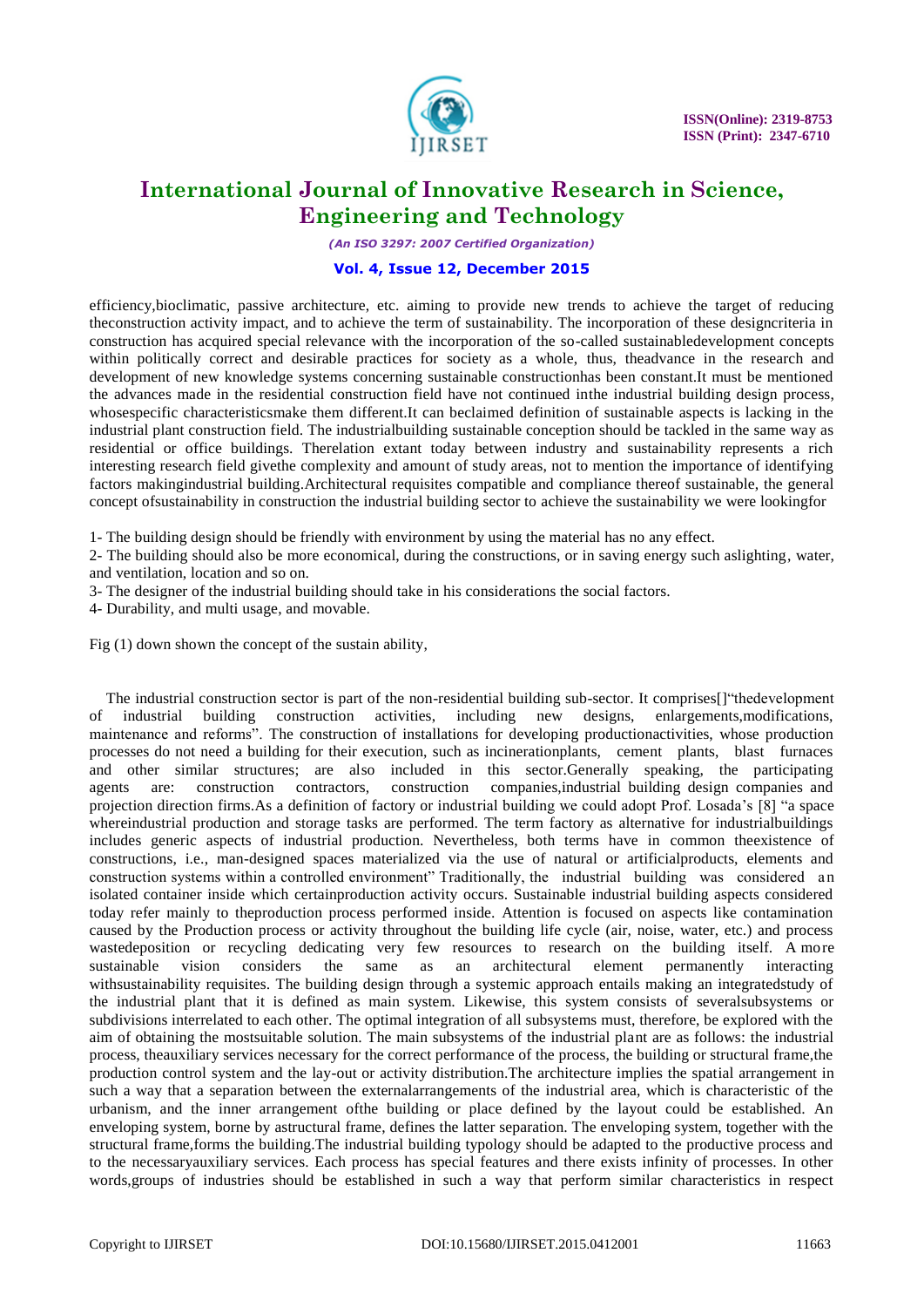

*(An ISO 3297: 2007 Certified Organization)*

### **Vol. 4, Issue 12, December 2015**

tomaterials, building shapes, spans among columns, more habitual illumination types and ventilation orstorage zones particularities. Among the distinguishing features of the industrial building, the followingones could be mentioned. 1- There are different possibilities in shapes and typologies of the industrial building since the finalsolution depends

on the lay-out and the distribution of the different activities to be performed, as well ason the great variety of processes that could take place in its inner space. In residential buildings,however, the activities in the inner space are always focused on giving their inhabitants foraccommodation to fixed room conditions.

2- In the industrial building, the loads associated with the productive process or with the flow ofmaterials are usually quite more relevant (higher loads) than those in residential structures. Therefore,the structural system will be influenced by the loads to be borne.

3- Today"s industries are characterized by rapid technological changes, which imply that the industrialbuilding should allow flexibility for either future adaptation to new distributions or expansion needs ofthe industrial plant. The flexibility of the facilities, therefore, is also an important feature to be taken intoaccount when designing these typologies.

4- The accessibility in industry, as well as considering people accessibility, must take on account thedimensions and the physical characteristics of the raw materials and the manufactured products in orderto perform the raw materials movement.

5- Unlike in residential uses where the energy consumption depends on the type of housing, in industry itdepends on the available machinery. In this case, there is a great range of possibilities to save energyconsumption; for example, the energy generated in some stages of the production process can be used forother phases. On the other hand, the atmospheric conditions of the inner space are also different whendealing with residential or industrial typologies.

6- From a social point of view, the industrial plant generates wealth, creates employment, fosterscommercial activities and develops the surrounding area.

7- In some cases, as consequence of the trademark image of some companies, the industrial buildingshave a high aesthetic value that contributes to increase the architectonic heritage of the surrounding area



Fig  $(1)$  the concept of Sustainability - Design by the author  $-2015$ 

### **III.TEXT INPAINTING**

Exemplar based Inpainting technique is used for inpainting of text regions, which takes structure synthesis and texturesynthesis together. The inpainting is done in such a manner, that it fills the damagedregion or holes in an image, with surrounding colour and texture. The algorithm isbased on patch based filling procedure. First find target region using mask image and then find boundary of target region. For all the boundary points it defined patch andfind the priority of these patches. It starts filling the target region from the highestpriority patch by finding the best match patch. Thisprocedure is repeated until entire target region is inpainted.

The algorithm automatically generates mask image without user interaction that contains only text regions to be inpainted.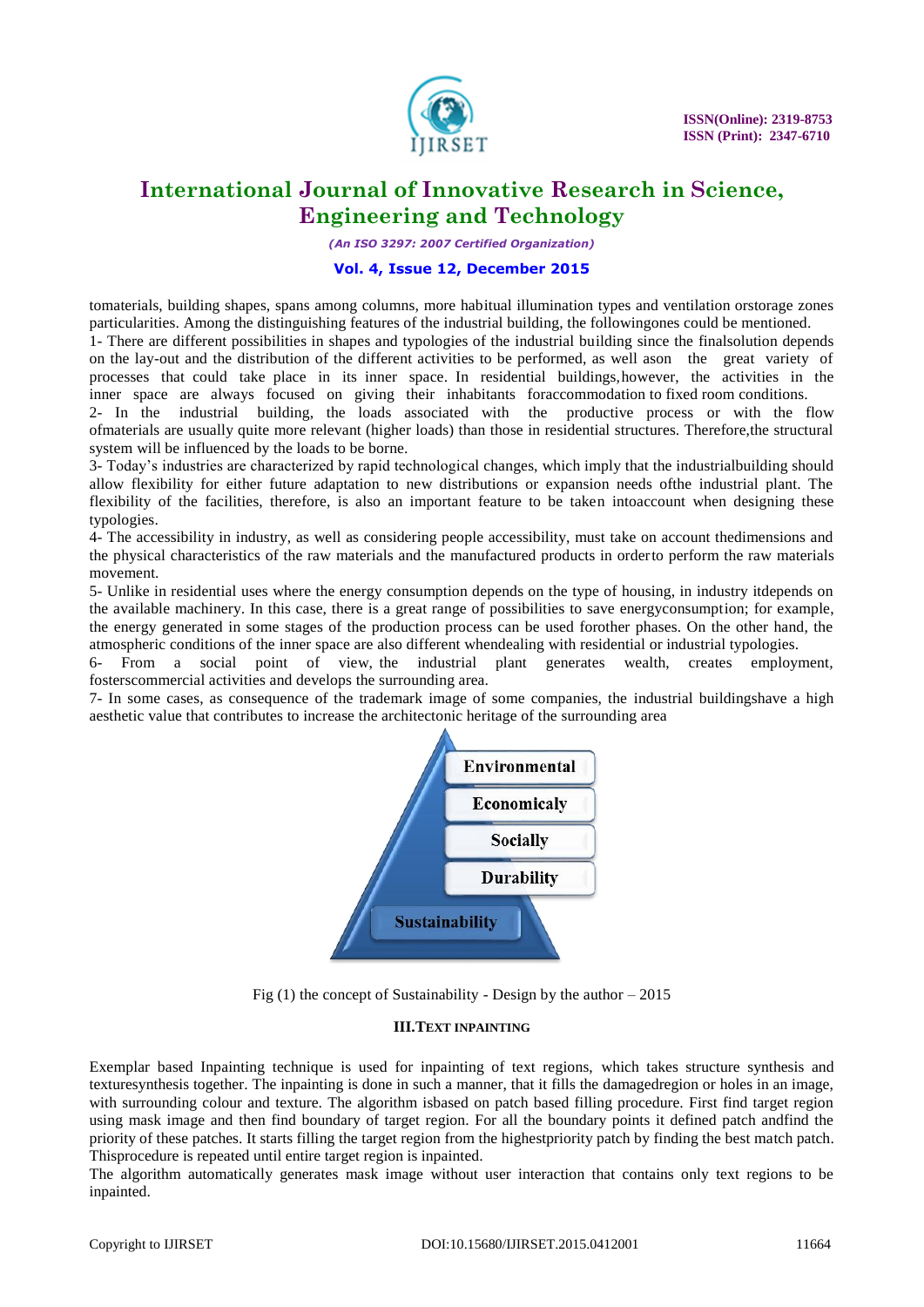

*(An ISO 3297: 2007 Certified Organization)*

## **Vol. 4, Issue 12, December 2015**

### **IV.EXPERIMENTAL RESULTS**

Figures shows the results of text detection from an image and inpainting by using exemplar based Inpainting algorithm. Figs. 2, 3, 4 (a) shows the original image. (b) is the image obtained by applying first set of criteria. All objects whose area greater than 10000 and filled area greater than 8000 are eliminated and major axis lengths are in between 20 to 3000 are considered to be text. Still, some small non-text objects are detected.





Fig. 2.Text Detection and Inpainting (a) Original image (b) Image after applying first set of criteria (c) Image after applying second set of criteria (d) Image mask (e) Inpainted image using patch size 4 x 4 and search window size 81 x 81



Fig. 3 Text Detection and Inpainting (a) Original image (b) Image after applying first set of criteria (c) Image after applying second set of criteria (d) Image mask (e) Inpainted image using patch size 5 x 5 and search window size 81 x 81

(d) (e)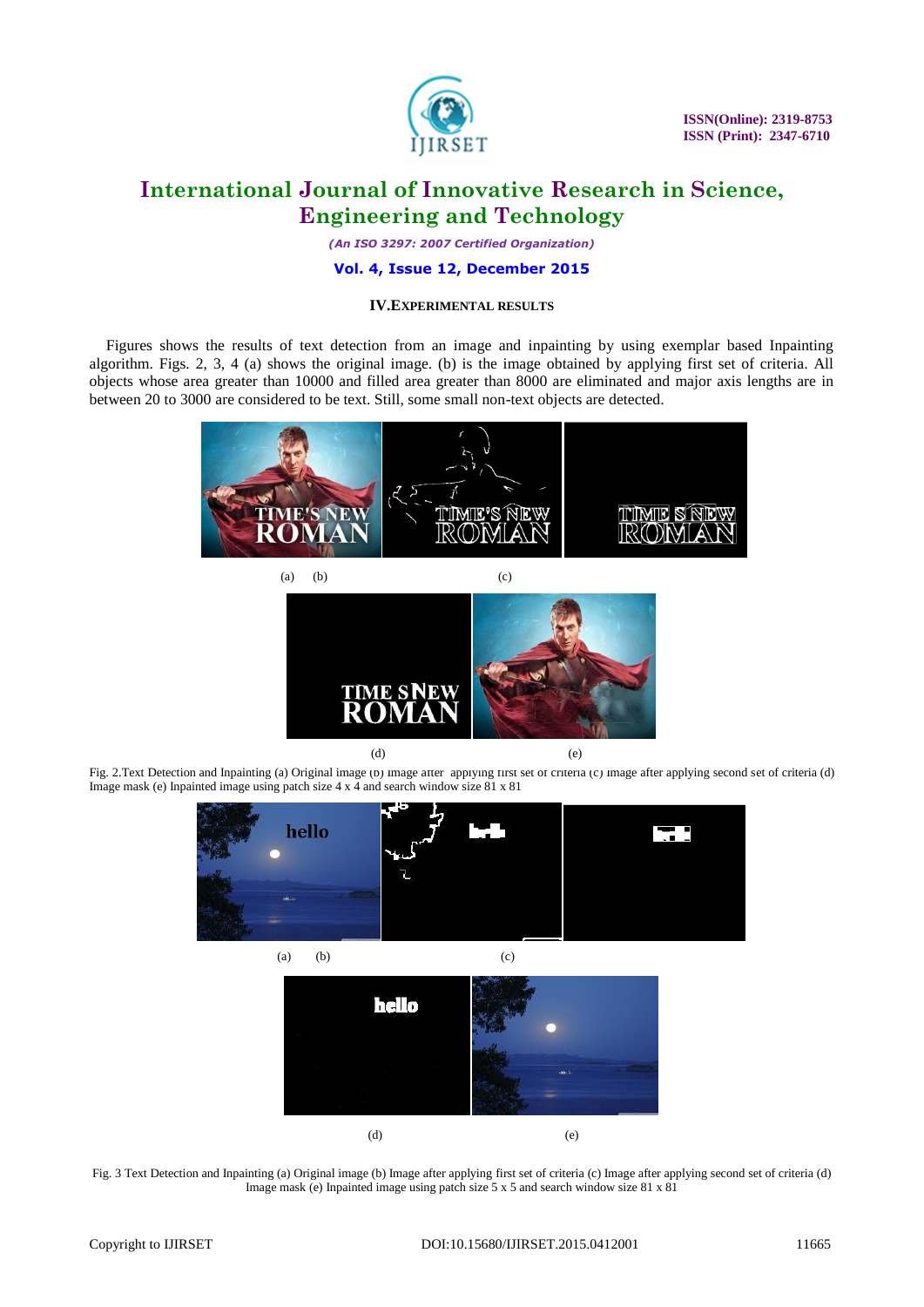

*(An ISO 3297: 2007 Certified Organization)* **Vol. 4, Issue 12, December 2015**



Fig. 4 Text Detection and Inpainting (a) Original image (b) Image after applying first set of criteria (c) Image after applying second set of criteria (d) Image mask (e) Inpainted image using patch size 5 x 5 and search window size 81 x 81

(d) (e)

To eliminate small objects, connected component labelling is applied to the resultant image.(c) represents text detection by applying second set of criteria which eliminates all the objects whose area is less than 300 and filled area is less than 500.

#### III. **CONCLUSION**

We have implemented an automatic text detection technique from an image for Inpainting. Our algorithm successfully detects the text region from the image which consists of mixed text-picture-graphic regions. We have applied our algorithm on many images and found that it successfully detect the text region.

#### **REFERENCES**

- [1] M. Bertalmio,G.Sapiro,V.Caselles,and C. Ballester, "Image inpainting",inProc.SIGGRAPH, pp. 417–424, 2000.
- [2] A. Criminisi, P. Perez, and K. Toyama, "Region filling and object removal by exemplar-based image inpainting.", IEEE Transactions on Image Processing, vol. 13, no.9, pp. 1200–1212, 2004.
- [3] Marcelo Bertalmio, LuminitaVese, Guillermo Sapiro, Stanley Osher, "Simultaneous Structure and Texture Image Inpainting", IEEE Transactions On Image Processing, vol. 12, No. 8, 2003.
- [4] Yassin M. Y. Hasan and Lina J. Karam, "Morphological Text Extraction from Images",IEEE Transactions On Image Processing, vol. 9, No. 11, 2000
- [5] Eftychios A. Pnevmatikakis, Petros Maragos "An Inpainting System For Automatic Image Structure-Texture Restoration With Text Removal", IEEE trans. 978-1-4244-1764, 2008
- [6] S.Bhuvaneswari, T.S.Subashini, "Automatic Detection and Inpainting of Text Images", International Journal of Computer Applications (0975 – 8887) Volume 61– No.7, 2013
- [7] Aria Pezeshk and Richard L. Tutwiler, "Automatic Feature Extraction and Text Recognition from Scanned Topographic Maps", IEEE Transactions on geosciences and remote sensing, VOL. 49, NO. 12, 2011
- [8] Xiaoqing Liu andJagathSamarabandu, "Multiscale Edge-Based Text Extraction From Complex Images",IEEE Trans., 1424403677, 2006
- [9] Nobuo Ezaki, Marius Bulacu Lambert , Schomaker , "Text Detection from Natural Scene Images: Towards a System for Visually Impaired Persons" , Proc. of 17th Int. Conf. on Pattern Recognition (ICPR), IEEE Computer Society, pp. 683-686, vol. II, 2004